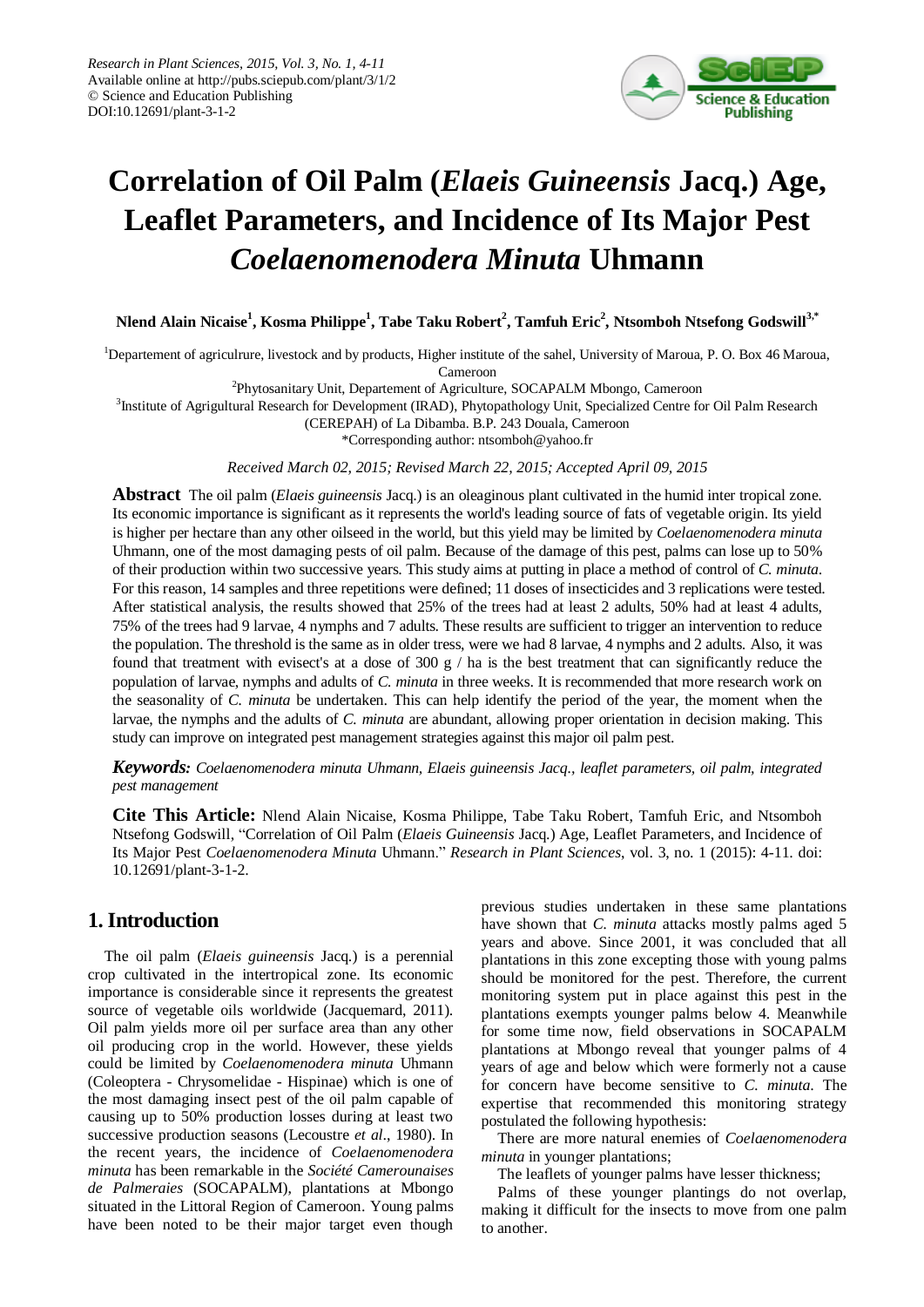The objective of this study was to measure leaflet parameters (mass, surface area and thickness) of young palms in comparison with those of adult palms in order to establish the correlation between these parameters and the incidence of *C. minuta* in young and adult palm plantations.

# **2. Materials and Methods**

## **2.1. Measurement of Leaflet Parameters**

Oil palm leaflets were harvested from point B with table knives and carried in bags to the laboratory. *C. minuta* were collected from oil palm (*Elaeis guineensis*) fronds. Tap water was used for washing of the leaflets while alcohol  $(70^{\circ})$  was used to conserve the insects collected during the experimentation. Analytical balance was used to weigh the leaflets while a graduated ruler, vernier calipers and meter tape were used to measure their dimensions.

Leaflet samples were collected from palm fronds affected by *C. minuta.* Plantings of 3, 4 and 5 years (N3, N4 and N5) were considered for the study in three repetitions each with the notion that leaflets from each year have the same age. Sixty leaflets were collected from each palm tree making 180 leaflets per palm age and a total of 540 samples harvested. After washing and drycleaning the leaflets they were weighed in groups of 30. Then the central vein of the leaflet was removed and the two separate flaps in the same groups of 30 were again weighed for each year of planting. The width of the leaflet was measured at the median position. This plus the measured length were used to calculate the surface area of the leaflet.

To measure the thickness of leaflets, 18 lots of 30 leaflets each were constituted, six from 3 years old plantings, six from 4 years and six from 5 years old plantings (control). A vernier calipers was used to measure the thickness of each lot and the averages calculated.

## <span id="page-1-0"></span>**2.2. Sampling of C. minuta**

Oil palm trees were randomly sampled and identified per block for observations and verification of the critical threshold of *C. minuta.* The following formula (Balajas et al., 2008; Krid and Messati, 2013) was used to calculate the tree sampling rate:

$$
X = \frac{\text{Number of trees visited per hectare}}{\text{Total number of palm trees per hectare}} \times 100
$$

#### where  $X =$  Sampling rate

Oil palm trees were identified one day before data collection. Sample size was 30% i.e. 43 trees per experimental unit. The 43 palm trees were selected randomly from each plot. The number of larvae, nymph and adult *C. minuta* were recorded from leaflets of each tree.

#### **2.3. Statistical Analysis**

Microsoft Excel software was used for data entry and arrangement. Statistical analysis (ANOVA) and correlation test was done with the help of R Version 2. 13. 1 (2011-07-08) software.

# **3. Results**

Results generated by R software show information on minimum, first quartile, median, third quartile and maximum values for each leaflet of a given age.

## **3.1. Distribution of Leaflet Parameters**

#### **3.1.1. Mass of Leaflets**

[Figure 1](#page-1-0) presents the distribution of leaflet masses with respect to tree ages. Leaflets N5 have minimum mass slightly above 8 g and a maximal value above 12 g, 50% of individuals have masses between 10 g and maximum mass, On the contrary, the minimum mass of leaflets N4 are greater than for N5 though their maximum mass is less than or equal to the average mass of leaflets N5. The median of N5 is slightly greater than 7 g.



**Figure 1.** Distribution of leaflet (foliole) mass (MF) with respect to age of palm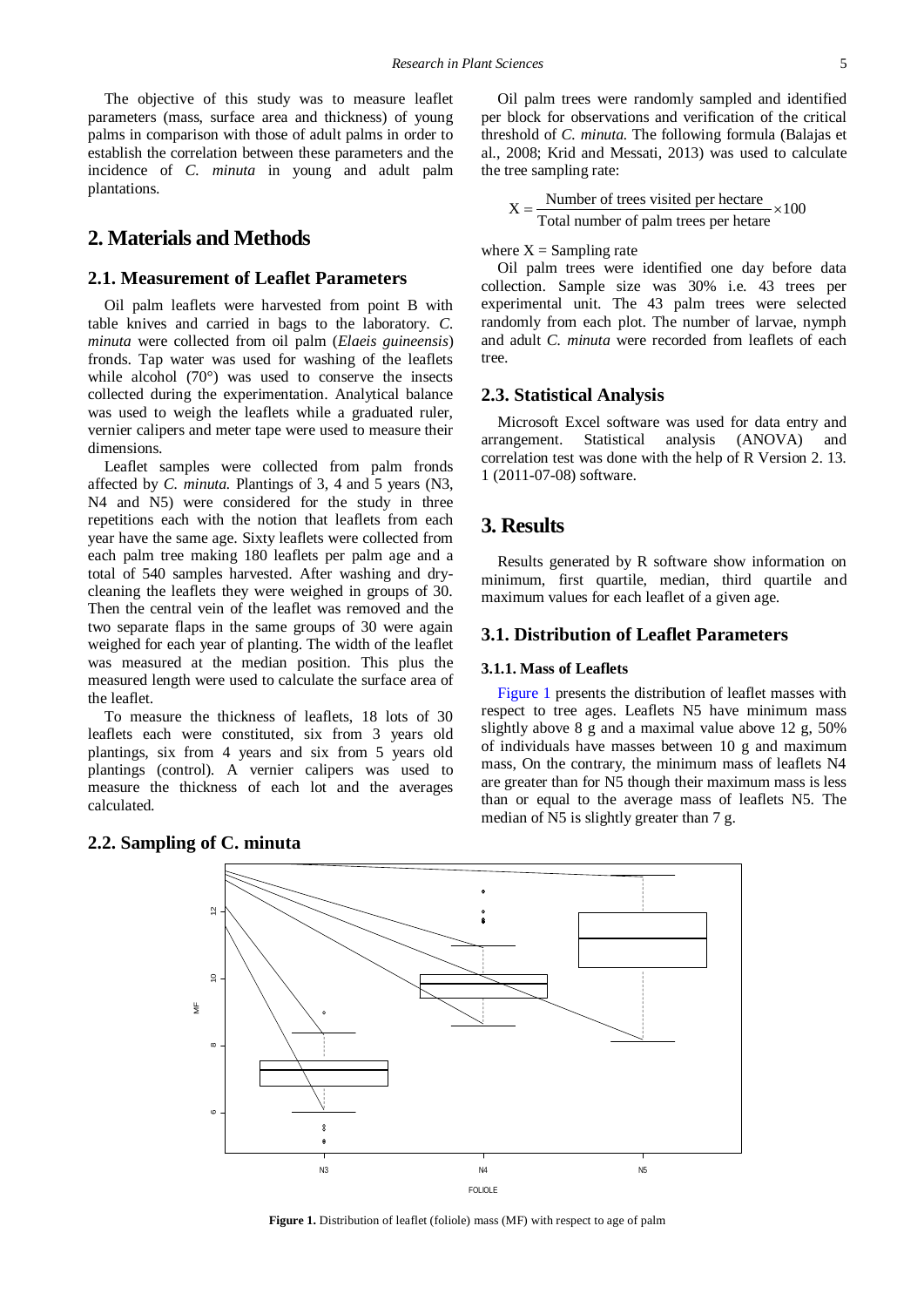#### **3.1.2. Mass of Leaflet Vein**

<span id="page-2-0"></span>[Figure 2](#page-2-0) presents the distribution of leaflet veins with respect to the age of leaflets. It can be observed that the



**Figure 2.** Distribution of the mass of leaflet veins (ML) with respect to the age of leaflets (foliole)

#### **3.1.3. Relationship between Surfaces Area of Leaflet and its Mass**

<span id="page-2-1"></span>[Figure 3](#page-2-1) presents the distribution of mass and leaflet surfaces with several values overlapping. Correlation test indicates a p-value  $\langle$  2.2e-16 and a correlation  $r =$ 

0.7037503 with a confidence threshold of 95% and confidence interval between: 0.6030765 and 0.7823563. This shows that mass of leaflet varies as a function of leaflet surface.



**Figure 3.** Relationship between mass (MF) and leaflet surface (SF)

#### **3.1.4. Thickness of Leaflet Veins**

[Figure 4](#page-3-0) represents the distribution of leaflet thickness with respect to tree age. It can be observed that leaflet thickness varies between 0.014 and 0.017 cm. ANOVA done with P-value  $\langle 0.05 \rangle$  revealed that there is no significant difference between leaflet vein thickness of young plantings (3 and 4 years) and adult (5 years) ones.

**3.1.5. Surface Areas of Leaflets vs. vein Surface Areas** 

[Figure 5](#page-3-1) and [Figure 6](#page-3-2) present the distribution of surfaces with respect to leaflet ages. These figures show that the surface area of a leaflet or vein vary as a function of age of palm tree. Analysis of variance (P>0.05) for 3 and 4 years old leaflets show no significant difference between them. On the contrary, the difference is highly significant  $(P<0.05)$  between the leaflets of young plantings (3 and 4 years) and those of adult (5 years) plantings.

mass of leaflet veins is half that of the whole leaflet. The dots on the figures represent isolated values which could be due to reading or typing errors.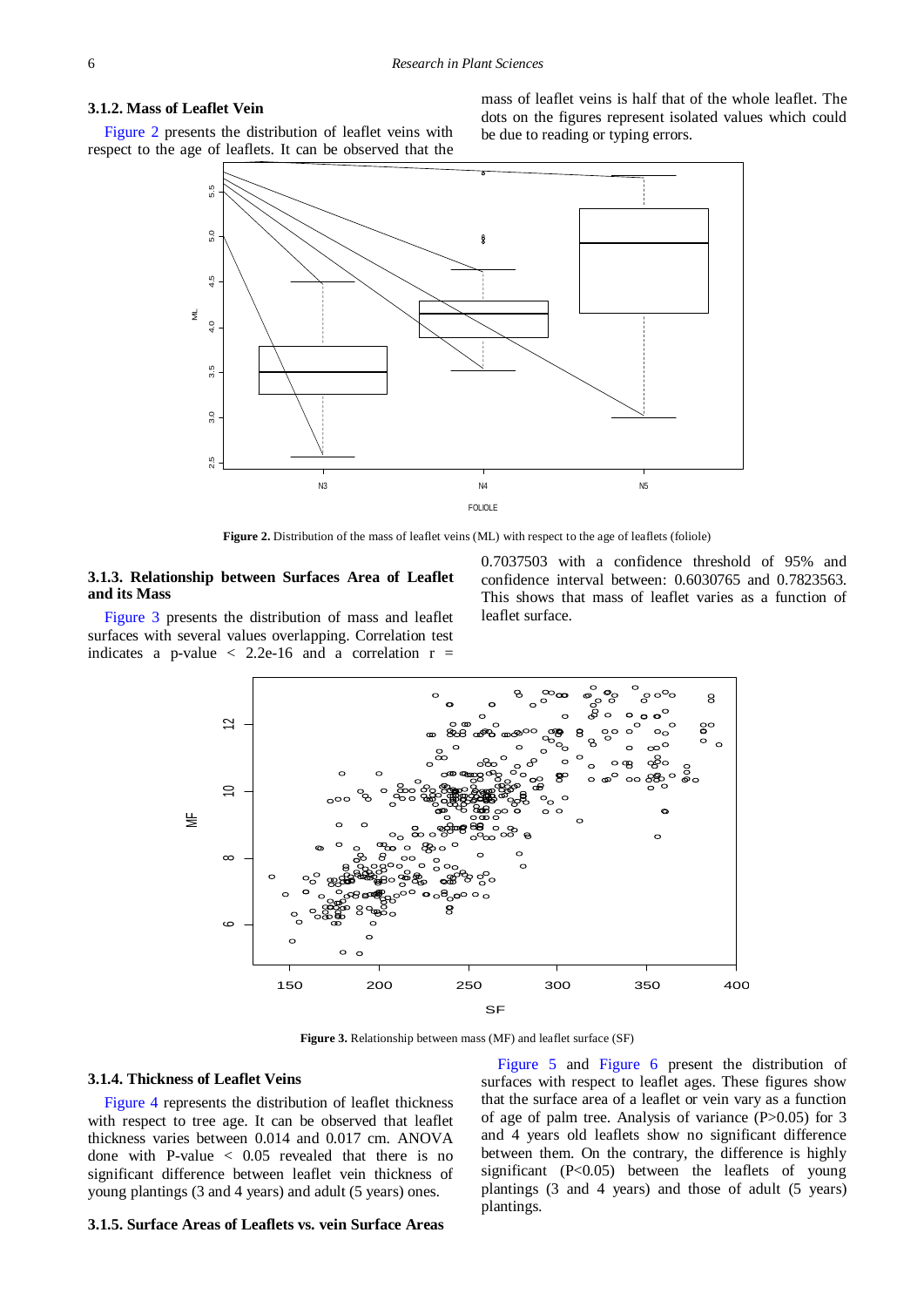<span id="page-3-0"></span>

**Figure 4.** Distribution of leaflet vein thickness (EL) with respect to age of leaflets (folioles)

<span id="page-3-1"></span>

Figure 5. Distribution of surface areas of leaflets (SF) with respect to leaflet (foliole) age

<span id="page-3-2"></span>

Figure 6. Distribution of the surface area of leaflet veins (SL) with respect to leaflet (foliole) age

# **3.2. Incidence of** *C. minuta* **and Correlation with oil Palm Leaflet Parameters**

## **3.2.1. Incidence of** *C. minuta* **Larvae and Correlation with Mass of Leaflets**

[Figure 7](#page-4-0) presents the distribution of *C. minuta* larvae with respect to age of host plant. This result shows that at the larval stage, young palm trees (3 and 4 years of age) are as susceptible as adult (5 years) palm trees. Analysis of variance at 5% significance level shows a value equal to  $0.9323 > 5\%$ . This confirms that the difference in infestation between young and adult oil palm trees by *C. minuta* is not significant. The Pearson's product-moment correlation test between the larvae of *C. minuta* and the mass of leaflets shows a student value (t) =  $-1.076$ , pvalue = 0.2868 at 5% significance threshold. The confidence interval at 95% had values between - 0.3961463 and 0.1238869, with estimated correlation value  $r = -0.1462159$ . [Figure 8](#page-4-1) presents the dispersion of larvae as a function of mass of leaflets. This dispersion confirms that the population of *C. minuta* larvae does not vary as a function of the mass of leaflet.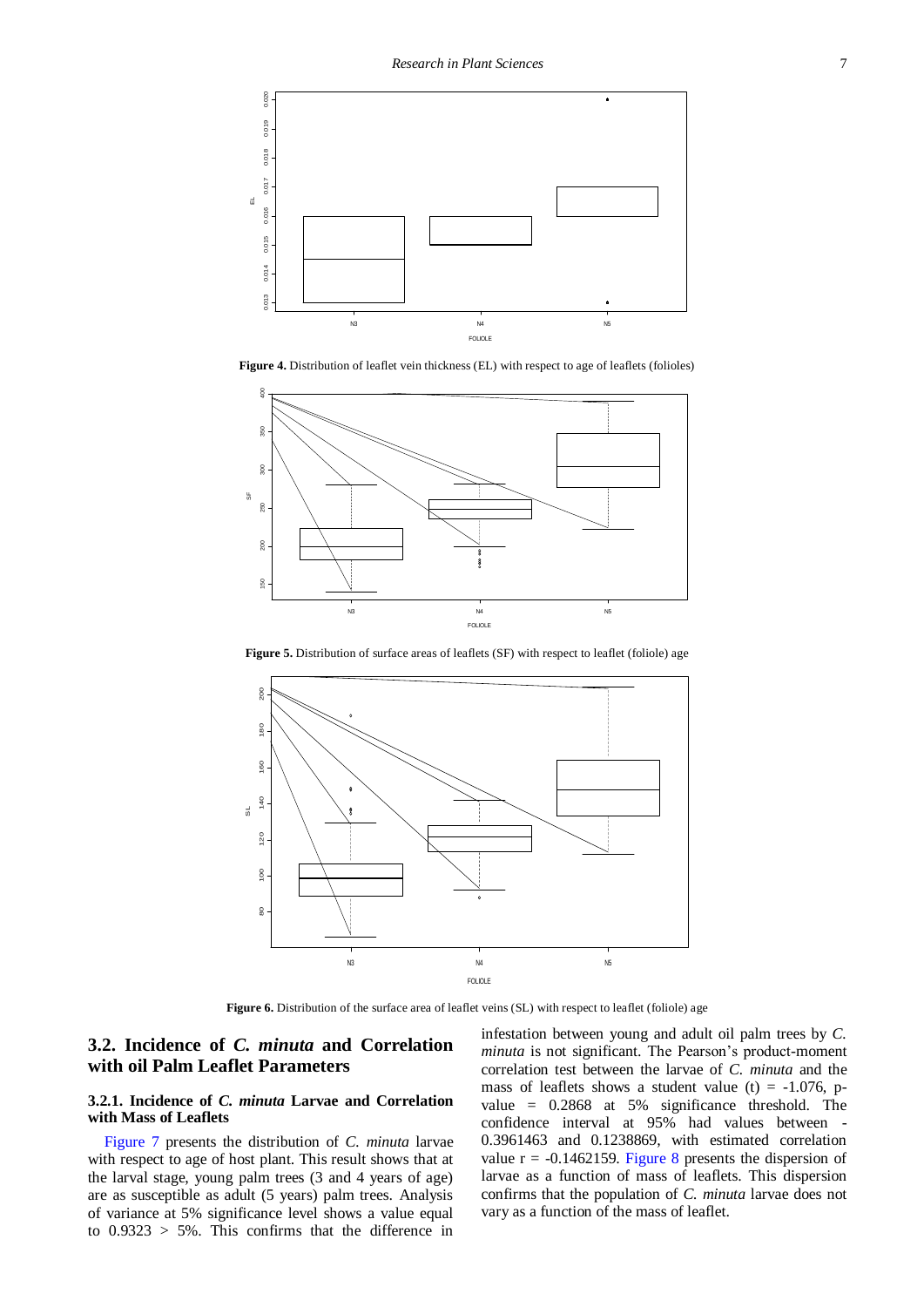<span id="page-4-0"></span>



<span id="page-4-1"></span>



<span id="page-4-2"></span>

**Figure 9.** Dispersion of C. minuta larvae as a function of leaflet surface area

#### **3.2.2. Incidence of** *C. minuta* **Larvae and Correlation with Surface Area and Thickness of Leaflets**

[Figure 9](#page-4-2) shows the dispersion of *C. minuta* larvae as a function of leaflet surface area. This result showing a wide dispersion entails that the incidence of *C. minuta* larvae is not proportionate to the surface area of oil palm leaflet. Correlation test gave p-value  $= 0.3497$  at the threshold of 5%. A value of this correlation was estimated at  $r = -$ 0.1285287, with a confidence interval between - 0.3808399 and 0.1415967 at 95%. The correlation test showed that  $t_{cal}$  (-0.9761) <  $t_{5\%}$ , meaning that infestation of leaflets by *C. minuta* is not a function of leaflet thickness.

### **3.2.3. Incidence of** *C. minuta* **Nymphs and Correlation with Leaflet Parameters**

[Figure 10](#page-5-0) shows the distribution of *C. minuta* nymph population as a function of oil palm age. Analysis of variance shows that the difference in incidence of nymphs on oil palm trees is less significant (p-value =  $0.2542$  \* > 0.05).

[Figure 11](#page-5-1) presents the distribution of *C. minuta* nymphs as a function of leaflet mass (MF). This result shows a relatively high dispersion,  $r = -0.32$ , and confirms that there is no correlation between the incidence of *C. minuta*  nymphs and the mass of leaflets.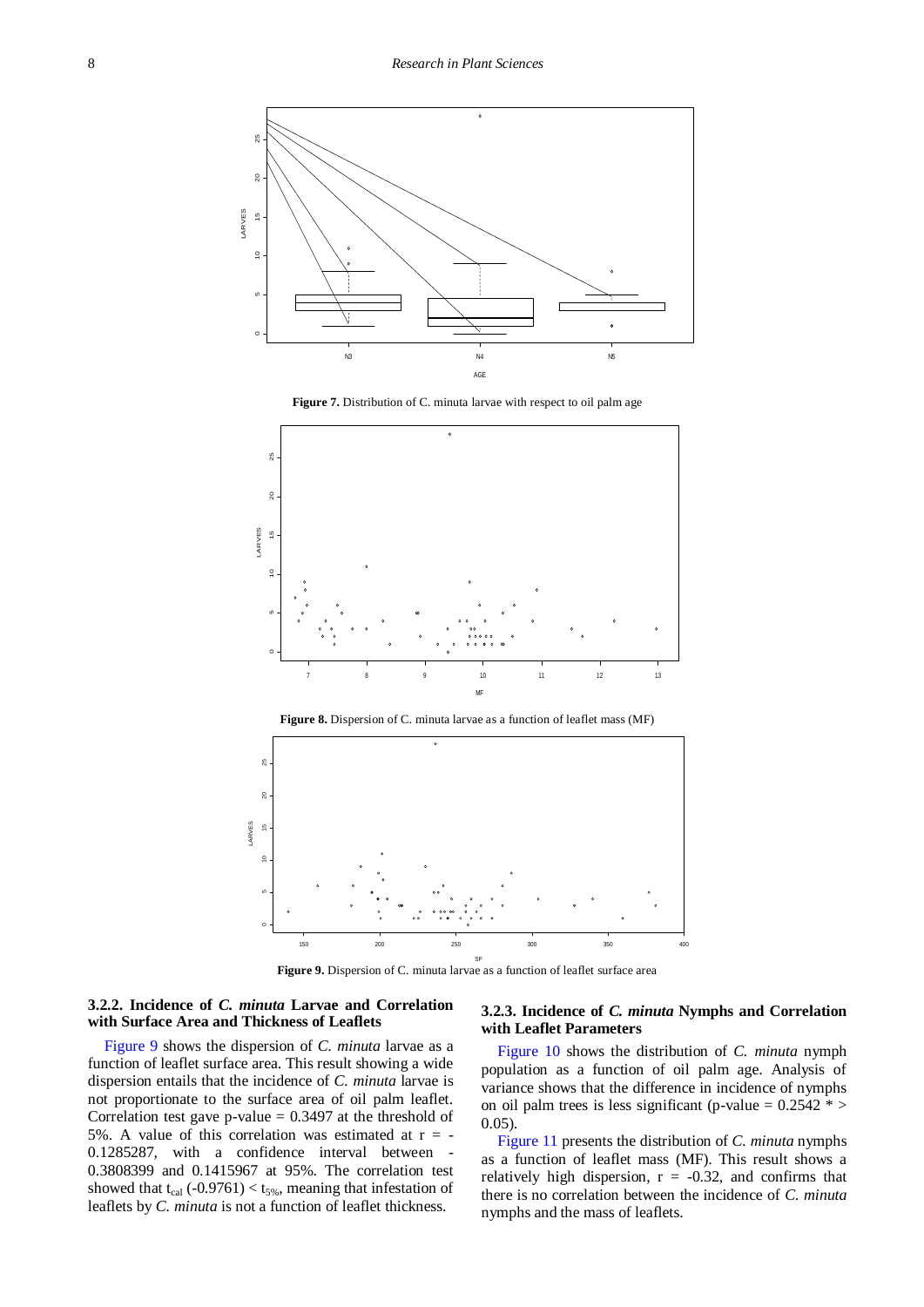<span id="page-5-0"></span>

**Figure 10.** Distribution of C. minuta nymphs as a function of oil palm age

<span id="page-5-1"></span>

**Figure 11.** Distribution of C. minuta nymphs with respect to mass of oil palm leaflets

<span id="page-5-2"></span>

**Figure 12.** Distribution of nymphs as a function of leaflet surface area (SF)

[Figure 12](#page-5-2) presents the distribution of nymphs with respect to leaflet surface area (SF). This result shows a relatively great dispersion,  $r = -0.31$ . This confirms the non significant correlation between the incidence of C. minuta nymphs and leaflet surface area. The correlation test revealed a wide dispersion around nymphs and leaflet surface area. But the test showed no correlation between incidence of nymphs and leaflet thickness.

#### **3.2.4. Incidence of Adults of** *C. minuta* **and Correlation with Leaflet Parameters**

[Figure 13](#page-6-0) presents the distribution of adult C. minuta as a function of oil palm age. The analysis of variance (ANOVA) showed a p-value  $(0.4024) > 0.05$ . This led to

the conclusion that the incidence of C. minuta adults is not a function of the age of oil palm trees.

Correlation tests between distribution of C. minuta adult and leaflet parameters showed a great dispersion with  $r = \pm 0.11$ . The p-values and Student (t) test values were compared at 0.05 significance threshold. Results obtained helped to show that the correlation between the incidence of adult C. minuta population and leaflet parameters was not significant. [Figure 13,](#page-6-0) [Figure 14](#page-6-1) and [Figure 15](#page-6-2) show the dispersion of adult C. minuta as a function of age, mass and surface area of leaflets respectively. Test results of Pearson's product-moment correlation showed non-significant correlations for the leaflet parameters and the incidence of adult C. minuta.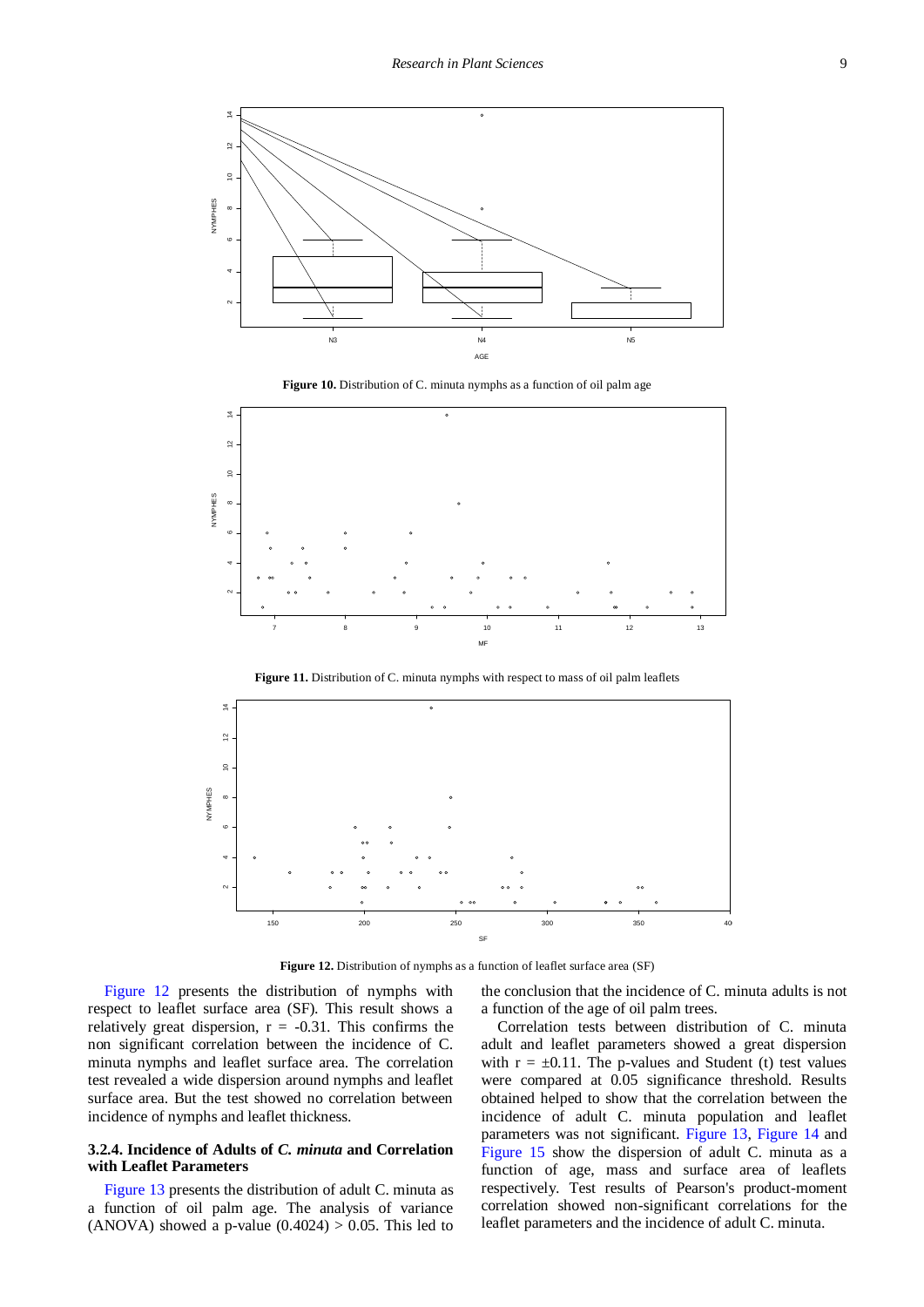<span id="page-6-0"></span>



<span id="page-6-1"></span>

**Figure 14.** Dispersion of adults of C. minuta with respect to leaflet mass (MF)

<span id="page-6-2"></span>

**Figure 15.** Dispersion of adults of C. minuta with respect to leaflet surface area (SF)

# **4. Discussion**

This study involved measurement of the parameters of oil palm leaflets in order to determine the correlation between these parameters and the incidence of Coelaenomenodera minuta, a major insect pest of the oil palm. The study focused on leaflets because the action of Coelaenomenodera minuta is limited to the leaflets of the host plant on which it causes serious damages while feeding. Another reason is that formerly, C. minuta was alleged to attack only adult palm trees from 5 years of age and above in SOCAPALM Mbongo plantations; but since 2013 the pest is observed to attack younger palm trees between 3 and 4 years of age. It has been reported that the spread of pests is less frequent in old palm plantations during the first 10 years (Mariau, 2001a). Mariau (2001a) found that the spatio-temporal distribution of Coelaenomenodera minuta is independent of palm age. However, the highest infestations of C. minuta were found by Mondjeli et al. (2013) to be mainly concentrated on

mature oil palm trees and relatively null in the young plantation. In a similar study on the variation of sex-ratio and identification of natural enemies of C. minuta, plots of the adult palms hosted the highest number of different development stages of C. minuta as well as the infestation of leaflets (Mondjeli et al., 2014). Larvae at the stages 1, 2, 3 and 4 are most responsible for the damages caused in plantations.

Concerning monitoring of the critical threshold, SOCAPALM uses a method recommended by E.G.P.S. Consultancy but this method does not take into account palm trees less than 5 years of age. The method considers 4 years and less as young palms which should not be considered for phytosanitary monitoring of C. minuta. Our observations in these same plantations revealed a normal distribution of the pest at all its stages of developmental cycle in both adult (5 and above) and young (4 and below) plantings. These plantations included 2010, 2011, and 2009 plantings respectively.

Results showed that there is no correlation between the infestation of C. minuta and leaflet parameters measured.